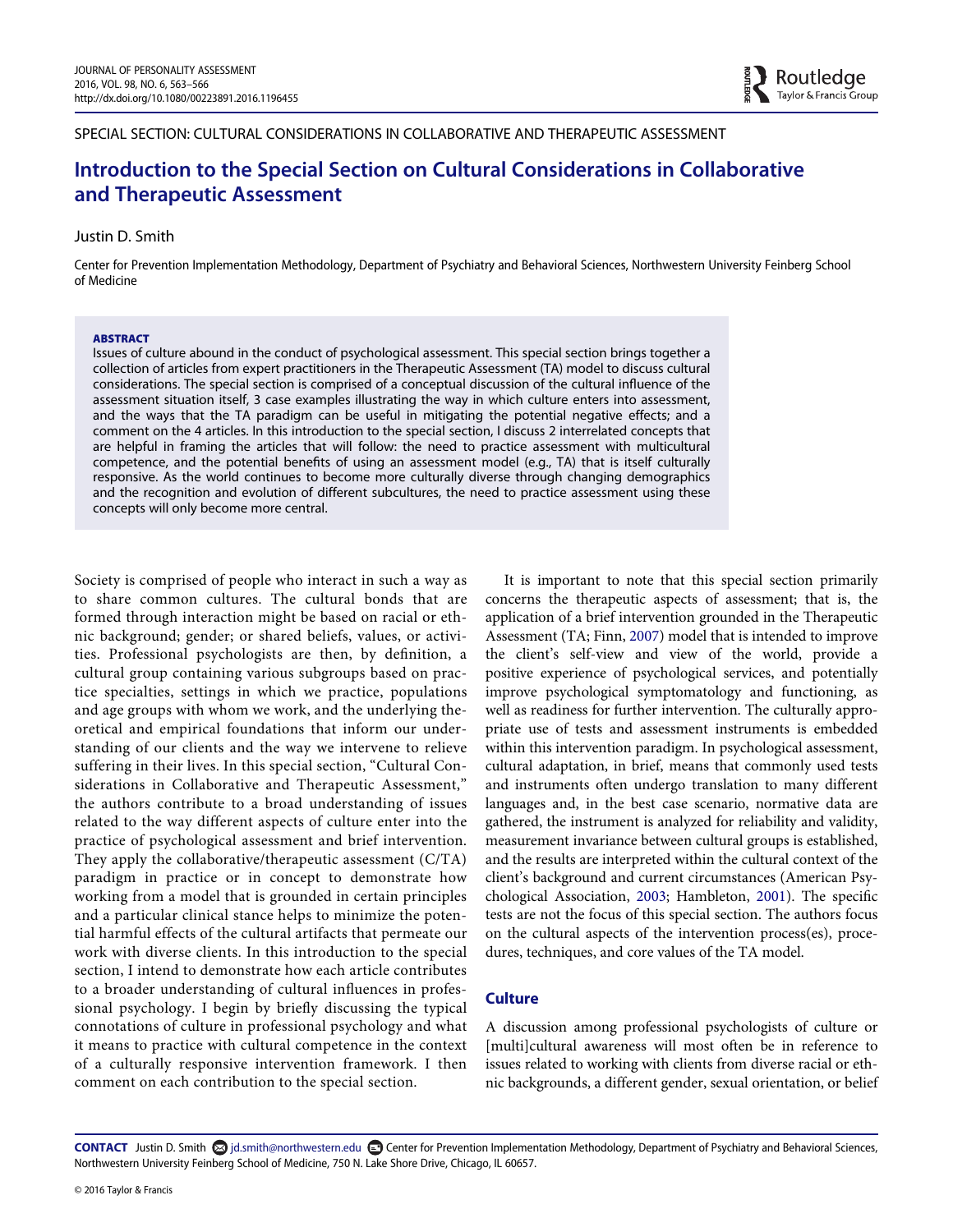system (e.g., religion). This is typically called cross-cultural practice. Despite being a fairly narrow conception of culture, it is nonetheless germane because of the ever-changing demographics of countries around the world, most notably for this article in the United States and Western Europe. The results of the 2013 American Community Survey indicate that the United States currently has the highest proportion of immigrants in our history, at 13.1% of the population (U.S. Census Bureau, [2015\)](#page-3-3). Although Latin America, including Mexico, continues to be the top region in terms of immigrant origination, the countries with the largest increase in immigration from 2010 to 2013 were India, China, the Dominican Republic, Guatemala, Jamaica, Bangladesh, Saudi Arabia, Pakistan, and Iraq (U.S. Census Bureau, [2015](#page-3-3)). The European Union is also experiencing a remarkable increase of immigrants, with 1.4 million entering the 28 member states in 2013 alone, with Germany, the United Kingdom, France, Italy, and Spain reporting the highest numbers (Eurostat, [2015\)](#page-3-4). Clearly, conducting psychological assessments and delivering brief interventions that are effective for various cultural, racial, and ethnic groups with cultural competence is a necessity for psychologists and other mental health professionals around the world (World Federation for Mental Health, [2007](#page-3-5)). Increasingly, working with sexual minority clients is also being emphasized as a distinct cultural focus (Hendricks & Testa, [2012](#page-3-6)).

Professional psychology is ensconced in the competenciesbased movement (Kaslow, [2004](#page-3-7)). Of the core competencies, three (psychological assessment, intervention, and individual and cultural diversity) are the most applicable to the articles in this special section. Kaslow [\(2004](#page-3-7)) described individual and cultural diversity as an overarching or foundational competency that applies to the core competencies, which include assessment and intervention, and noted that "competence in diversity requires self-awareness of one's own attitudes, biases, and assumptions and knowledge about various dimensions so diversity and appropriate practice with persons from diverse groups (Daniel, Roysircar, Abeles, & Boyd, [2004\)](#page-3-8)" (p. 776). The notion that psychological services (assessment and intervention) should be delivered in a culturally competent manner is not novel: It has been articulated for more than half a century (S. Sue, Zane, Nagayama Hall, & Berger, [2009\)](#page-3-9).

My colleagues and I (J. D. Smith, Knoble, Zerr, Dishion, & Stormshak, [2014](#page-3-10)) referred to culturally informed delivery of intervention programs, and the specific intervention strategies clinicians employed within them, as a form of intervention-specific multicultural competence. It is important to differentiate between the two interrelated domains: intervention-specific multicultural competence, which occurs when an intervention is delivered and is done by the service provider, and culturally responsive interventions, which involve the design of an intervention to effectively meet the unique needs of culturally diverse clients, broadly defined. The delivery-level multicultural competence framework described by Sue and colleagues (D. W. Sue, Arredondo, & McDavis, [1992\)](#page-3-11) is the model adopted by the American Psychological Association [\(2003](#page-3-1)) in its "Guidelines on Multicultural Education, Training, Research, Practice, and Organizational Change for Psychologists."

Concerning cultural responsivity at the design level, cultural adaptation, the process of systematically changing an evidence-based intervention to be compatible with a client's or community's cultural values, meaning, and language (T. B. Smith, Rodríguez, & Bernal, [2011\)](#page-3-12), is a common method for developing a culturally responsive intervention. Interventions with cultural adaptations have been developed and tested with recent research suggesting that evidence-based interventions are at least as effective for diverse populations as they are for majority populations and in many cases are more effective when cultural adaptations are included (Castro, Barrera, & Martinez, [2004](#page-3-13); S. Sue & Zane, [2006](#page-3-14)). As an alternative to culturally adapting an intervention, which can lead to myriad versions, many intervention scientists favor developing interventions that explicitly involve individually tailoring the selection of components, techniques, and content to fit a client's unique cultural background (J. D. Smith et al., [2014\)](#page-3-10). Within this frame, intervention-specific multicultural competence occurs in tandem with a culturally responsive intervention.

#### Therapeutic Assessment as a culturally responsive intervention

Each of the articles in the special section is grounded in the core values, techniques, procedures, and processes of the TA model. Although TA has not been explicitly labeled as a culturally responsive intervention previously, its characteristics align with this concept. First, the intervention is semistructured, which allows the clinician the flexibility to tailor the intervention to the client by making use of or eliminating certain steps in the model. For example, the clinician might opt to conduct an extended inquiry procedure on each test or instrument used to obtain more culturally relevant context for the responses and norm-based results. Second, the content of the TA can be tailored for the client in terms of the way certain aspects of the TA model are conducted. Specifically, the assessment intervention session with a family might be adapted to explore and focus on interpersonal dynamics using a situation that is familiar and appropriate for the family's cultural background. Third, the clinician is able to select tests and instruments that have been shown to be unbiased and have normative data for the client. Fourth, and perhaps most important, clinicians working within the TA model never assume that they understand the meaning of a client's test scores or test responses, and they involve the client in exploring how assessment results reflect the client's context, in all its complexity. With culturally diverse clients, this means that assessors constantly ask clients to help them understand their background and traditions, so that culturally situated behaviors and attitudes are not misunderstood or pathologized. These types of adaptations and individual tailoring of the procedures of TA are encouraged by the model's developer (Finn, [2007](#page-3-0)) and are firmly rooted in the phenomenological underpinnings of TA articulated by Fischer ([1985/](#page-3-15) [1994](#page-3-15)). Indeed a number of examples of cultural responsivity of the TA model exist in the literature apart from those in this special section (e.g., Fantini, Aschieri, & Bertrando, [2013;](#page-3-16) Guerrero, Lipkind, & Rosenberg, [2011;](#page-3-17) Mercer, Fong, & Rosenblatt, [2016;](#page-3-18) Tharinger, Finn, Wilkinson, & Schaber, [2007\)](#page-3-19).

Two other related aspects of the TA model contribute to being culturally responsive. First, TA is built on the core values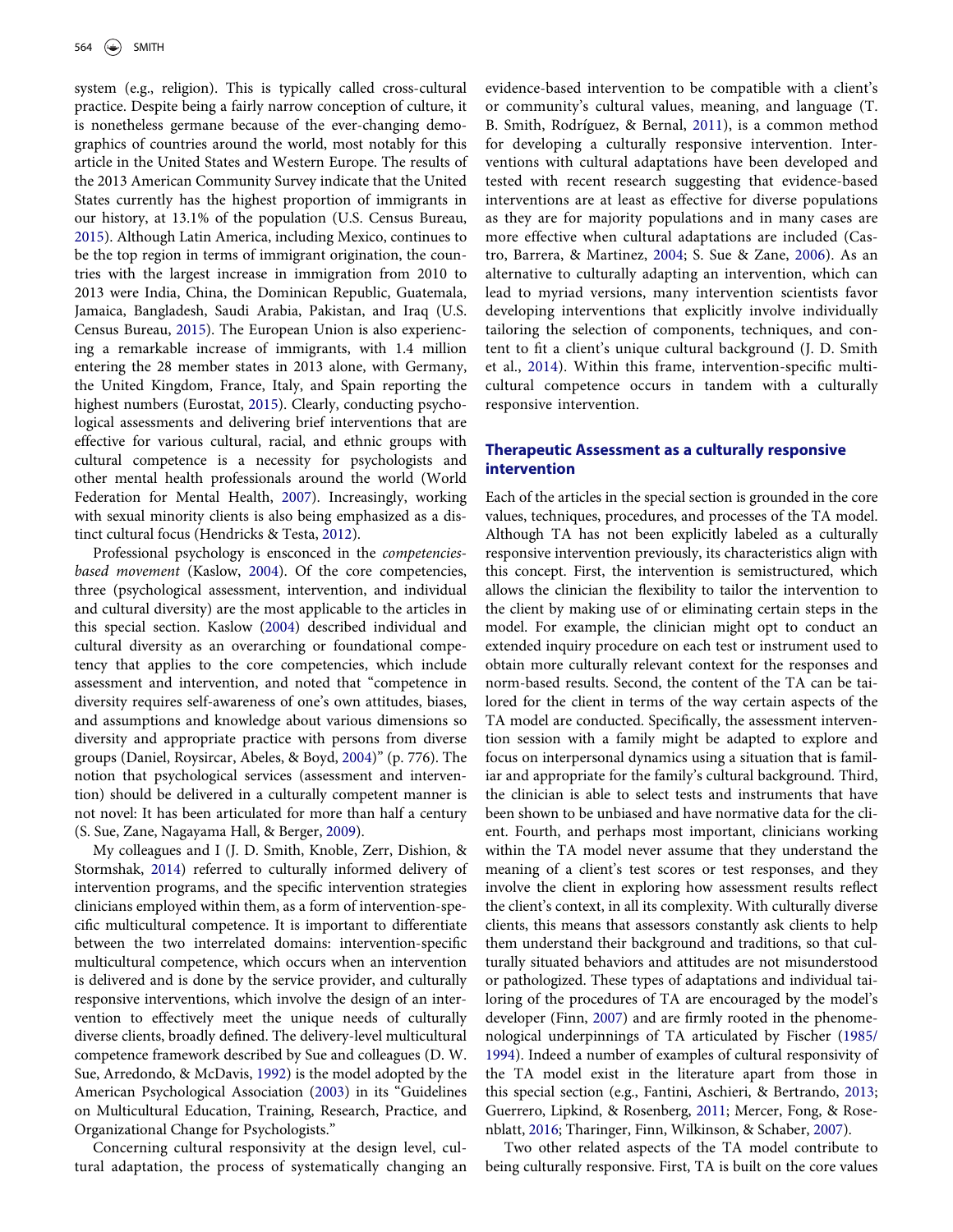INTRODUCTION  $\circledast$  565

of collaboration, respect, humility, compassion, and openness and curiosity (Finn, [2009](#page-3-20)). Adhering to the core values results in a therapeutic stance that facilitates working with diverse clients. Relatedly, when practicing TA, clinicians use a variety of evidence-based techniques and procedures from the broader intervention and psychotherapy literatures (for a review and discussion see Aschieri, Fantini, & Smith, [2016\)](#page-3-21). These procedures are not only therapeutic, but can be applied in ways that enhance cultural competence. Using these procedures and techniques, coupled with practicing based on the core values of TA, fosters a stronger therapeutic alliance between client and clinician (e.g., Ackerman, Hilsenroth, Baity, & Blagys, [2000;](#page-3-22) De Saeger et al., [2014](#page-3-23)). These two areas and the way they interact are embodied and elaborated within the case examples by Chudzik ([this issue](#page-3-24)), Evans ([this issue](#page-3-25)), and Fantini [\(this issue\)](#page-3-26) in this section.

#### Special section articles

Thus far, the discussion of intervention delivery and design has centered on the predominant view of culture defined earlier. One of the primary impetus and contributions of this special section is to draw attention to the potential impact of other aspects of culture in the practice of TA and psychological assessment in general. The concepts described are also relevant to brief psychological interventions other than TA.

Aschieri ([this issue](#page-3-27)) discusses the historical practices of psychological assessment and how our ways of testing and evaluating clients created a culture among assessors that potentially affects the way clients experience assessment and the way assessors practice and understand the findings. In particular, Aschieri focuses on the ways that our methods have the potential to create shame in those being assessed. The potential for shame to emerge is magnified by the explicit goals of the TA model; that is, to produce change. Concurrently, the techniques and clinical stance (core values) assumed by an assessor working from within the TA paradigm help to overcome the potential negative effects of these cultural influences that can result in clients feeling shamed. This article reminds assessors of the artifacts that can emerge during assessment, albeit unintended, but too often ignored or misunderstood. Aschieri also notes the merits of the TA model to manage these influences that are embedded in the culture of the assessment endeavor.

The literature in clinical psychology concerning cultural competence and cultural influences is often focused on clear cultural differences between the psychologist and client, such as race, gender, age, sexual orientation, and religion. However, as the case presentation by Fantini [\(this issue](#page-3-26)) illustrates, the subtler microcultural differences between assessor and client can be all too easily overlooked, which has the potential to create a therapeutic impasse. Fantini describes a misstep that resulted in such an impasse that was caused by assuming similarities in the family values of herself and of her client based on their shared macroculture. In this case, both the assessor and client were Italian women of a similar generation. Fantini describes the way self-reflection, attention to countertransference, and the procedures of the TA model were used to restore the therapeutic alliance.

Chudzik [\(this issue](#page-3-24)) presents a case study of the TA of a marginalized and often vilified population in nearly all cultures in the world, past and present—the criminal, and specifically, a man convicted of sex crimes, kidnapping, and violence. Sex offenders, particularly those whose crimes involve children and other vulnerable individuals, are the pariahs within the criminal offender subculture. Chudzik describes the historical origins of the concept of evil as a cultural manifestation that keeps "them" separated from the more prosocial "us." The case study highlights the way in which adopting the stance of a TA practitioner allowed him to find empathy and help his client in a way that runs counter to the prevailing beliefs and expectations in clinical psychology and in our culture more broadly. Chudzik did so in a way that acknowledged the offender's hurt that led to his crimes without condoning his acts or providing a rationalization for behaving similarly in the future. This case is an excellent illustration of the way TA can facilitate getting into the shoes of a client from a cultural perspective that is not only different than our own, but might also be deeply ingrained in the world as being something to fear, loathe, or otherwise reject.

Evans ([this issue](#page-3-25)) describes the case of working with a traumatized woman seeking asylum in the United States after being interrogated and tortured in her home country by the police using some of the most psychologically damaging techniques, such as rape. He describes how TA was clinically useful in building an alliance in a sensitive situation in which it would be easy for the client to experience the assessor as an adversary due to the nature of the assessment (asylum seeking) or even worse, as a potential interrogator. The latter dynamic would bring with it the potential for retraumatization. Evans expertly uses the testing, his knowledge of interrogation techniques, and the TA approach to assessment to mitigate these potential adverse effects, and is able to effectively understand and assist his client.

This special section culminates with a comment provided by Bruce L. Smith (this issue). In the comment, Smith expands on the critical clinical and historical factors that both create the potential for culturally based discord in the assessment endeavor and potentially offer solutions for preventing and managing them when they arise.

This collection of articles underscores the varied nature of cultural influences on psychological assessment and brief intervention while drawing attention to some of the potentially overlooked or underemphasized factors that might be even more commonplace than the obvious, observable differences such as race, ethnicity, and gender. Cultural influences that affect test responses, normative interpretations, and the therapeutic relationship cannot be altogether avoided. However, by entering into our work with an understanding of multicultural competent practices and techniques that are relevant to clinical psychology in general and specific to psychological assessment, while also practicing from a culturally responsive intervention paradigm, such as TA, will lead to positive interactions and therapeutic outcomes.

### **Disclosure**

Justin D. Smith serves on the Board of the Therapeutic Assessment Institute and as the editor of its newsletter, the TA Connection, for which he receives an honorarium.